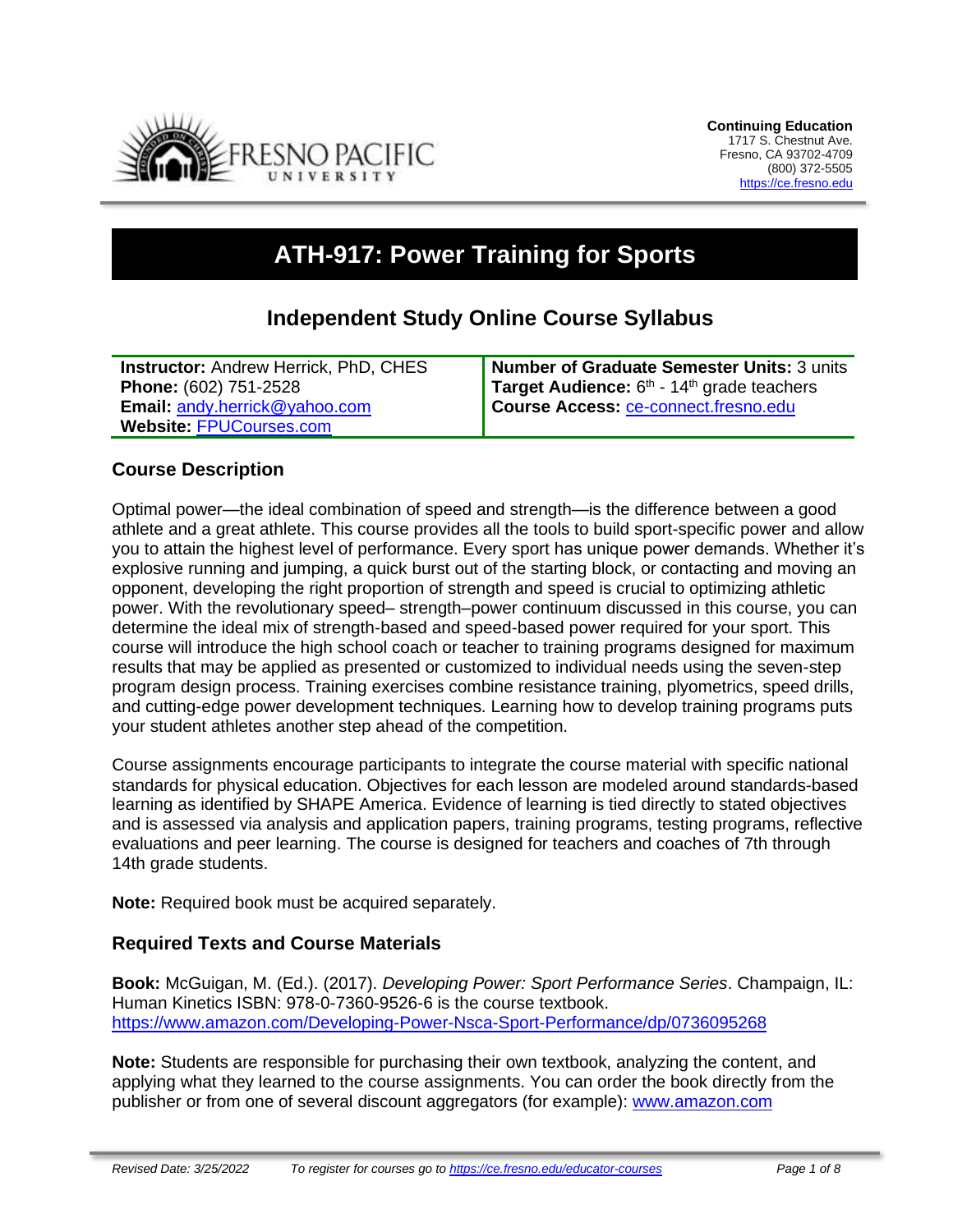**Online Resources:** Relevant online resources that support the course content and encourage further investigation will be available throughout the course assignments. Active hyperlinks are utilized throughout the course and will link to the appropriate information when clicked. These include videos, podcasts, worksheets, online activities, journal articles and other resources.

**Moodle:** Moodle is a web-based learning management system used to support flexible teaching and learning in both face-to-face and distance courses (e-learning). [https://moodle.org](https://moodle.org/) //<https://moodle.org/demo> // [https://docs.moodle.org](https://docs.moodle.org/)

# **Course Dates**

Self-paced; students may enroll at any time and take up to one year, from the date of registration, to complete assignments. Students may complete assignments in no less than three weeks for a 3 unit course (one week per unit).

## **National Standards Addressed in This Course**

#### **National Board for Professional Teaching Standards (NBPTS)**

[\(http://www.nbpts.org/standards-five-core-propositions/\)](http://www.nbpts.org/standards-five-core-propositions/)

First published in 1989 and updated in 2016, *[What Teachers Should Know and Be Able to Do](http://www.accomplishedteacher.org/)* articulates the National Board's Five Core Propositions for teaching. The Five Core Propositions comparable to medicine's Hippocratic Oath — set forth the profession's vision for accomplished teaching. Together, the propositions form the basis of all National Board Standards and the foundation for National Board Certification. Course assignments have been designed so students can demonstrate excellence against these professional teaching standards whenever possible.

- Proposition 1: Teachers are committed to students and their learning
- Proposition 2: Teachers know the subject they teach and how to teach those subjects to students
- Proposition 3: Teachers are responsible for managing and monitoring student learning
- Proposition 4: Teachers think systematically about their practice and learn from experience
- Proposition 5: Teachers are members of learning communities

#### **National Physical Education Standards by SHAPE America**

[\(www.shapeamerica.org/standards/pe/index.cfm\)](http://www.shapeamerica.org/standards/pe/index.cfm)

The following content standards defined by SHAPE America specify what students should know and be able to do as result of a quality physical education program. States and local school districts across the country use the National Standards to develop or revise existing standards, frameworks and curricula. Participants are asked to apply these standards in their teaching practices and demonstrate them within their coursework.

- SHAPE 1 The physically literate individual demonstrates competency in a variety of motor skills and movement patterns.
- SHAPE 2 The physically literate individual applies knowledge of concepts, principles, strategies and tactics related to movement and performance.
- SHAPE 3 The physically literate individual demonstrates the knowledge and skills to achieve and maintain a health-enhancing level of physical activity and fitness.
- SHAPE 4 The physically literate individual exhibits responsible personal and social behavior that respects self and others.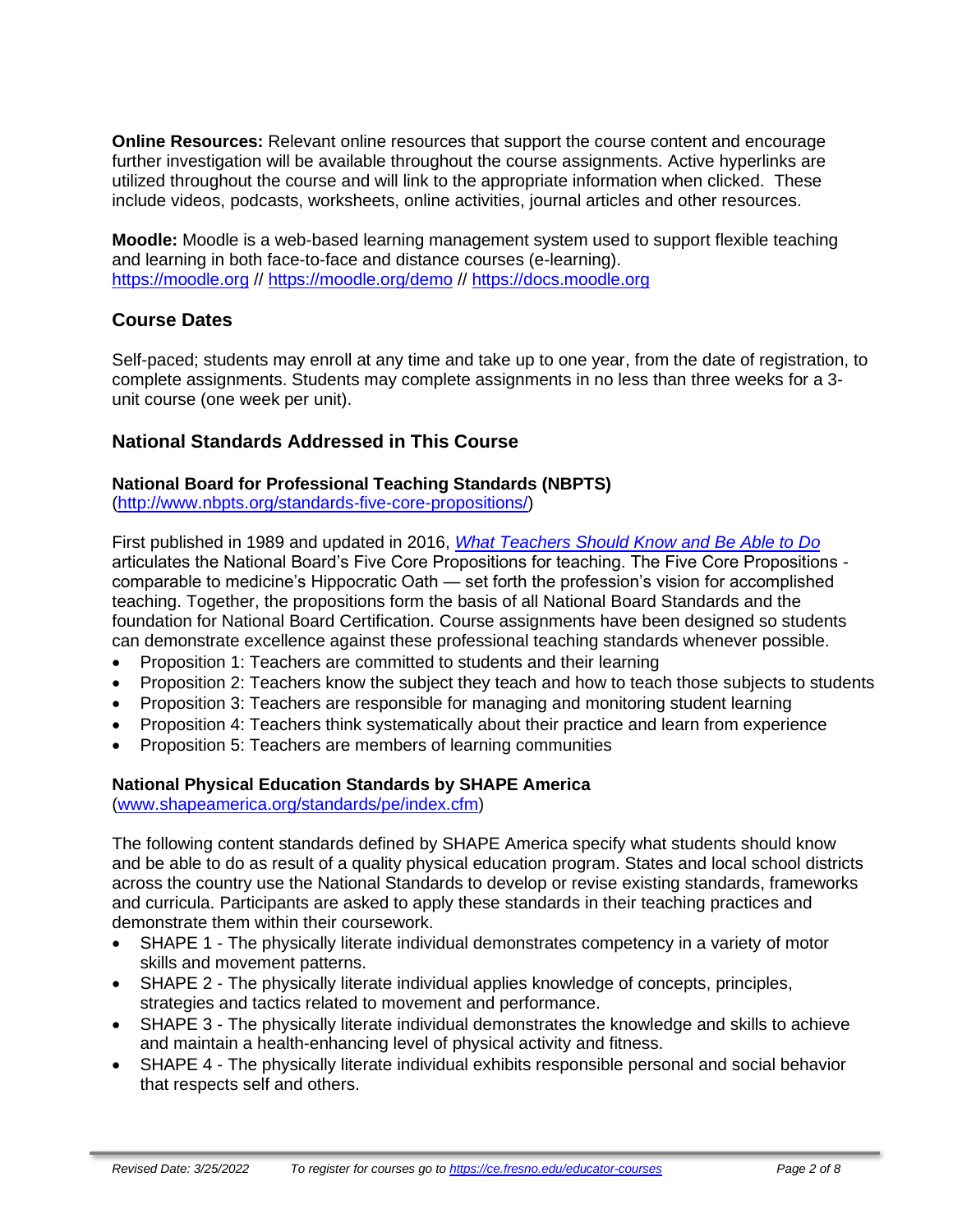• SHAPE 5 - The physically literate individual recognizes the value of physical activity for health, enjoyment, challenge, self-expression and/or social interaction.

#### **Common Core State Standards (CCSS)** [\(www.corestandards.org\)](http://www.corestandards.org/)

The Common Core State Standards provide a consistent, clear understanding of what students are expected to learn, so teachers and parents know what they need to do to help them. The standards are designed to be robust and relevant to the real world, reflecting the knowledge and skills that our young people need for success in college and careers. With American students fully prepared for the future, our communities will be best positioned to compete successfully in the global economy.

# **Continuing Education Student Learning Outcomes (CE-SLO)**

| CE-SLO 1            | Demonstrate proficient written communication by articulating a clear focus,<br>synthesizing arguments, and utilizing standard formats in order to inform and<br>persuade others, and present information applicable to targeted use.                                       |
|---------------------|----------------------------------------------------------------------------------------------------------------------------------------------------------------------------------------------------------------------------------------------------------------------------|
| CE-SLO <sub>2</sub> | Demonstrate comprehension of content-specific knowledge and the ability to<br>apply it in theoretical, personal, professional, or societal contexts.                                                                                                                       |
| CE-SLO <sub>3</sub> | Reflect on their personal and professional growth and provide evidence of how<br>such reflection is utilized to manage personal and professional improvement.                                                                                                              |
| CE-SLO 4            | Apply critical thinking competencies by generating probing questions,<br>recognizing underlying assumptions, interpreting and evaluating relevant<br>information, and applying their understandings to the professional setting.                                           |
| CE-SLO <sub>5</sub> | Reflect on values that inspire high standards of professional and ethical<br>behavior as they pursue excellence in applying new learning to their chosen<br>field.                                                                                                         |
| CE-SLO <sub>6</sub> | Identify information needed in order to fully understand a topic or task, organize<br>that information, identify the best sources of information for a given enquiry,<br>locate and critically evaluate sources, and accurately and effectively share that<br>information. |

## **Course Student Learning Outcomes (C-SLO)**

|    | <b>Student Learning Outcomes for This Course</b><br>By the end of this course student will be able to:                            | <b>National Standards</b><br>Addressed* | <b>CE-SLO</b><br>Addressed** |
|----|-----------------------------------------------------------------------------------------------------------------------------------|-----------------------------------------|------------------------------|
| 1. | Identify and integrate standards into many<br>aspects of their teaching and coaching as<br>demonstrated through their coursework. | 2, 3, 4                                 | 1, 2, 3, 4, 5                |
|    | 2. Describe their role in shaping their student<br>athletes to become "physically educated<br>students".                          | 1, 2, 3, 4, 5                           | 1, 2, 5                      |
|    | 3. Determine and assess the power profile for<br>their student athlete                                                            | 1, 2, 3                                 | 2, 4, 6                      |
|    | 4. Understand the main theories influencing<br>physical conditioning for sports.                                                  | 2, 3, 5                                 | 2, 3, 5, 6                   |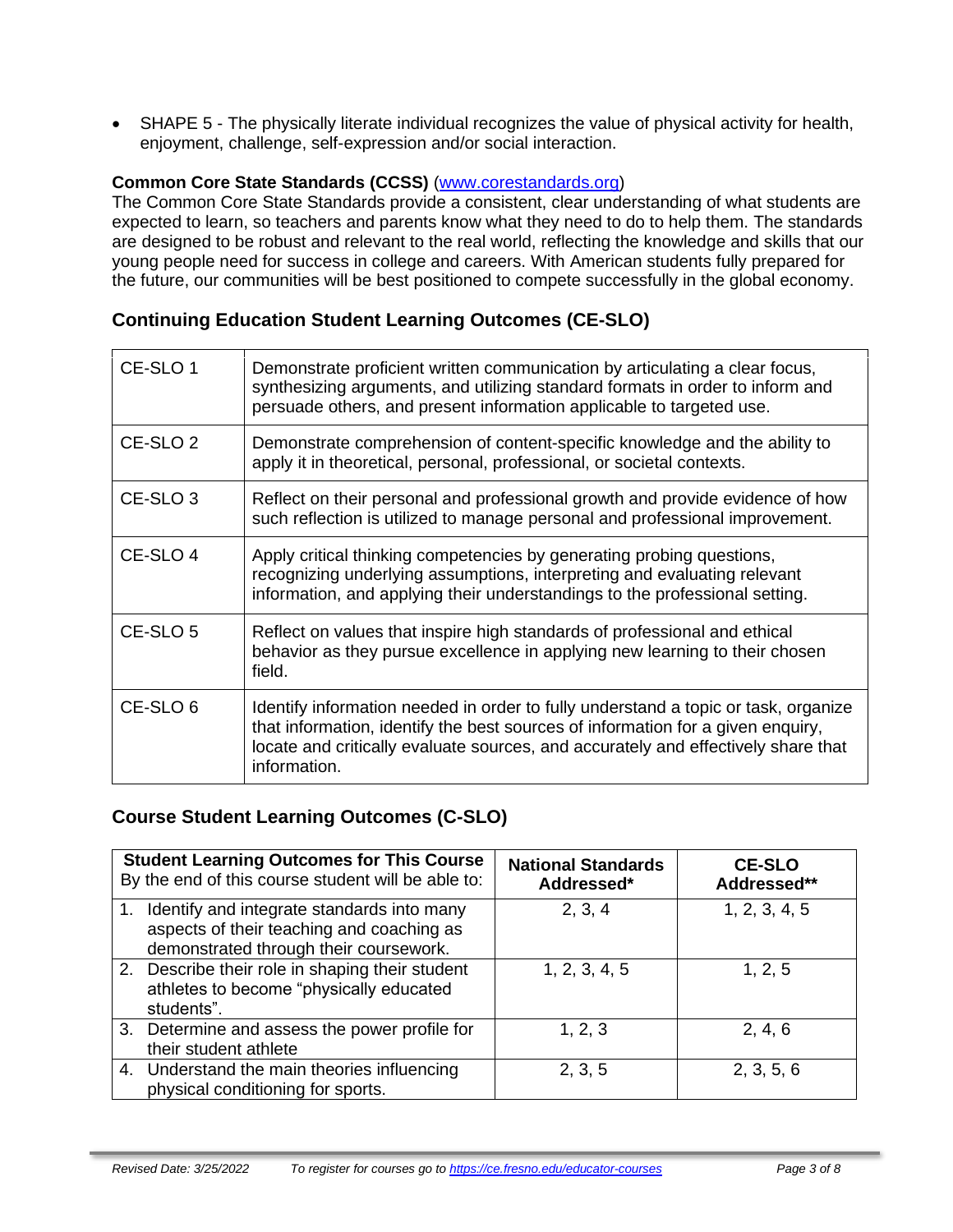| 5. Integrate the power training principles for<br>physical conditioning into a student athlete-<br>centered training program. | 2, 3, 4, 5    | 1, 2, 3, 4, 5 |
|-------------------------------------------------------------------------------------------------------------------------------|---------------|---------------|
| 6. Design power programs using properly<br>calculated sets, reps, and rest intervals for<br>their student athletes.           | 2, 3, 5       | 1, 2, 4, 6    |
| 7. Develop power programs to establish a<br>foundation for developing power for their<br>student athletes.                    | 2, 3          | 1, 2, 4, 6    |
| 8. Develop power programs to maximize<br>strength and explosive power for their<br>student athletes.                          | 2, 3          | 1, 2, 4, 6    |
| 9. Appreciate the human body and its ability to<br>perform physical activity.                                                 | 1, 2, 3, 4, 5 | 2, 3, 4, 5    |

\* Please refer to the section on **National Standards Addressed in This Course**

\*\* Please refer to the section on **Continuing Education Program Student Learning Outcomes**

# **Topics, Assignments, and Activities**

| <b>Module</b><br><b>Module Title</b> | <b>Module Assignments and Activities</b>                                            | <b>Passing</b><br><b>Score</b><br>for Each<br><b>Assignment</b> |
|--------------------------------------|-------------------------------------------------------------------------------------|-----------------------------------------------------------------|
| Welcome                              | Welcome video                                                                       |                                                                 |
| <b>Module</b>                        | <b>Course Syllabus</b>                                                              |                                                                 |
|                                      | <b>Introduce Yourself Forum</b>                                                     |                                                                 |
| Module $1 -$                         | The "Analysis and Application" papers address the various<br>$\bullet$              | Pass                                                            |
| Analysis and                         | chapters and issues covered in your Developing Power textbook.                      | Pass                                                            |
| Application                          | Each paper will be 3 to 4 pages and include two sections:                           | Pass                                                            |
| Papers                               | Analysis (discussing the major points presented in the chapter)<br>and Application. |                                                                 |
|                                      | Reflective Forum (post, read, respond)<br>$\bullet$                                 | Pass                                                            |
| Module $2 -$                         | Create a Power Training Program for a student athlete based on<br>$\bullet$         | Pass                                                            |
| Power                                | the information in the course modules and Developing Power                          |                                                                 |
| Training                             | textbook and the course packet. This exercise is extremely                          |                                                                 |
| Program                              | valuable for any coach who truly desires to motivate their                          |                                                                 |
|                                      | athletes to value muscular fitness and to improve their speed,                      |                                                                 |
|                                      | power, and performance.                                                             | Pass                                                            |
|                                      | Reflective Forum (post, read, respond)<br>٠                                         |                                                                 |
| Module $3 -$                         | Implement the Power Training Program designed above for at<br>$\bullet$             | Pass                                                            |
| Training                             | least 4 weeks. Write a brief reflection addressing positive and                     |                                                                 |
| Program                              | negative aspects of the program.                                                    |                                                                 |
| Reflection                           | Reflective Forum (post, read, respond)<br>$\bullet$                                 | Pass                                                            |
| Module $4-$                          | Create a classroom lesson plan or a workshop outline/script on<br>$\bullet$         | Pass                                                            |
| Power                                | Power Training using the textbook and the references provided                       |                                                                 |
| Training                             | within the course packet.                                                           |                                                                 |
| Lesson Plan                          | Reflective Forum (post, read, respond)<br>$\bullet$                                 | Pass                                                            |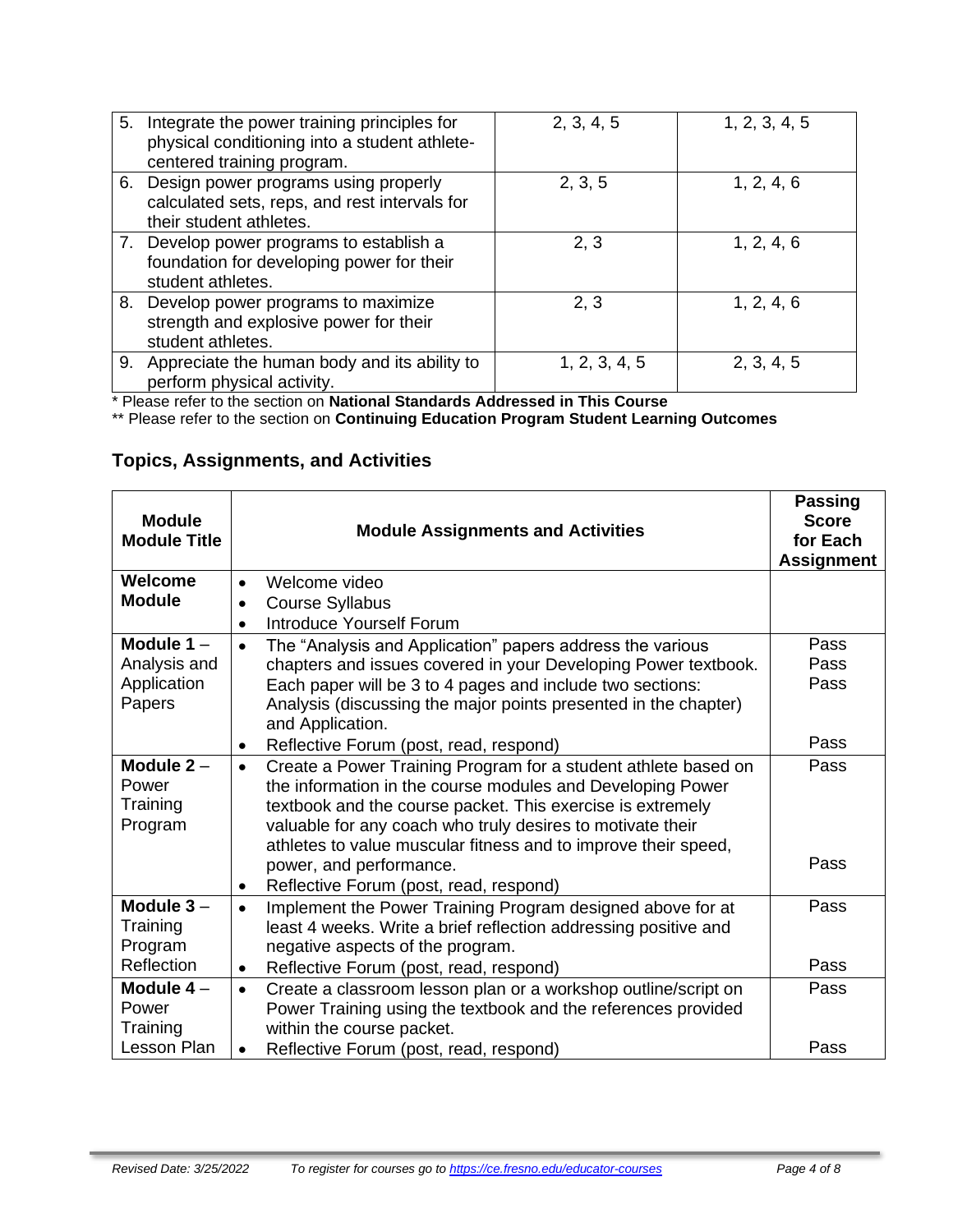| Module $5-$<br>Coach's<br>Interview | Interview an athletic coach about his/her current training program<br>and ways he/she could enhance it with power training principles<br>presented in this course. | Pass |
|-------------------------------------|--------------------------------------------------------------------------------------------------------------------------------------------------------------------|------|
| <b>Course</b>                       | <b>Final Reflection Forum</b>                                                                                                                                      |      |
| Wrap-up $-$                         | <b>Course Evaluation</b>                                                                                                                                           |      |
| Grading and                         | <b>Course Completion Checklist</b>                                                                                                                                 |      |
| Evaluation                          | <b>Grade Request / Transcript Request</b>                                                                                                                          |      |

# **Grading Policies, Rubrics, and Requirements for Assignments**

## **Grading Policies**

- Assignments will be graded per criteria presented in the course rubrics.
- $\bullet$  A = 90-100% and B = 80-89%, (anything below 80% will not receive credit.)
- The discernment between an A or a B letter grade is at the discretion of the instructor based on the quality of work submitted (see course rubrics).
- Coursework falling below a B grade will be returned with further instructions.
- All assignments must be completed to receive a grade and are expected to reflect the quality that teacher-training institutions require of professional educators. If completed assignments do not meet this standard, students will be notified with further instructions from the instructor.

| Grade     | <b>Percent</b>       | <b>Description</b> | <b>Rubric</b>                                                                                                                                                                                   |
|-----------|----------------------|--------------------|-------------------------------------------------------------------------------------------------------------------------------------------------------------------------------------------------|
| A         | 90-100%<br>Excellent |                    | Meets all course / assignment requirements with<br>significant evidence of subject mastery and<br>demonstration of excellent graduate level<br>professional development scholarship.            |
| B         | 80-89%               | Very Good          | Adequately meets criteria for all course/assignment<br>requirements - demonstrates subject competency<br>with very good graduate level professional<br>development scholarship.                 |
| <b>NC</b> | Below 80%            | Unacceptable       | Does not meet the minimum criteria for all<br>course/assignment requirements and demonstrated<br>little, if any, evidence of acceptable graduate level<br>professional development scholarship. |

#### **Grading Rubrics**

#### **Writing Requirements**

- **Superior:** Writing is clear, succinct, and reflects graduate level expectations. Clearly addresses all parts of the writing task. Maintains a consistent point of view and organizational structure. Includes relevant facts, details, and explanations.
- **Standard:** Writing is acceptable with very few mistakes in grammar and spelling. Addresses most parts of the writing task. Maintains a mostly consistent point of view and organizational structure. Includes mostly relevant facts, details, and explanations.
- **Sub-standard:** Writing contains noticeable mistakes in grammar and spelling. Does not address all parts of the writing task. Lacks a consistent point of view and organizational structure. May include marginally relevant facts, details, and explanations.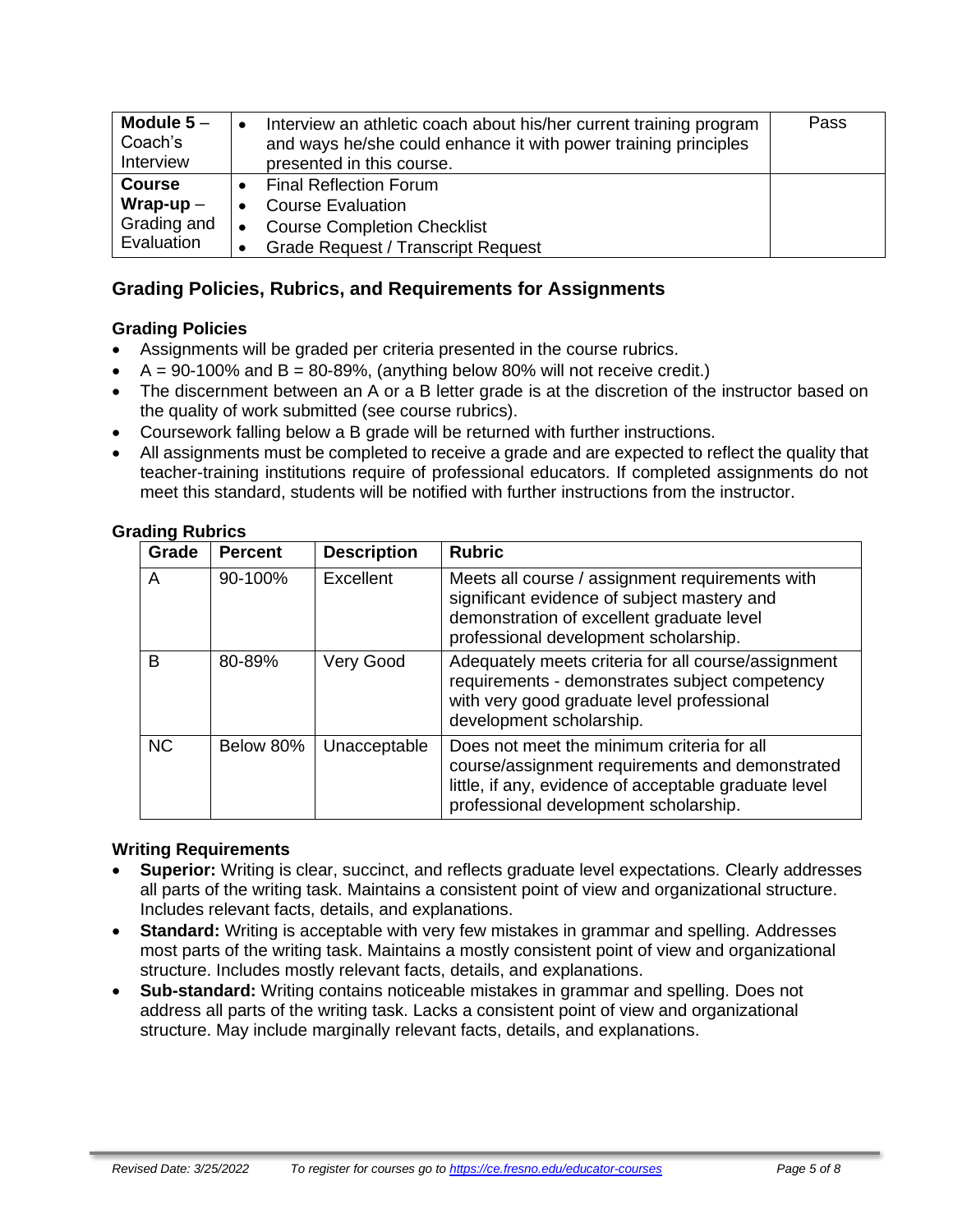#### **Lesson Plan Requirements**

- **Superior:** Instructional goals and objectives clearly stated. Instructional strategies appropriate for learning outcome(s). Method for assessing student learning and evaluating instruction is clearly delineated and authentic. All materials necessary for student and teacher to complete lesson clearly listed.
- **Standard:** Instructional goals and objectives are stated but are not easy to understand. Some instructional strategies are appropriate for learning outcome(s). Method for assessing student learning and evaluating instruction is present. Most materials necessary for student and teacher to complete lesson are listed.
- **Sub-standard:** Instructional goals and objectives are not stated. Learners cannot tell what is expected of them. Instructional strategies are missing or strategies used are inappropriate. Method for assessing student learning and evaluating instruction is missing. Materials necessary for student and teacher to complete lesson are missing.

# **Instructor/Student Contact Information**

Throughout the course participants will be communicating with the instructor and their classmates on a regular basis using asynchronous discussion forums. Students are provided with instructor contact information in the event they want to make email or phone contact. In addition, students are encouraged to email or phone the instructor at any time. Students will also receive feedback on the required assignments as they are submitted.

# **Forums**

Participation is an important expectation of this course and all online courses. Online discussions promote reflection and analysis while allowing students to appreciate and evaluate positions that others express. While students may not be engaging with the same students throughout this course, they will be expected to offer comments, questions, and replies to the discussion question whenever possible. The faculty role in the discussion forum is that of an observer and facilitator.

## **Coursework Hours**

Based on the Carnegie Unit standard, a unit of graduate credit measures academic credit based on the number of hours the student is engaged in learning. This includes all time spent on the course: reading the textbook, watching videos, listening to audio lessons, researching topics, writing papers, creating projects, developing lesson plans, posting to discussion boards, etc. Coursework offered for FPU Continuing Education graduate credit adheres to 45 hours per semester unit for the 900-level courses. Therefore, a student will spend approximately 135 hours on a typical 3-unit course.

## **Services for Students with Disabilities**

Students with disabilities are eligible for reasonable accommodations in their academic work in all classes. In order to receive assistance, the student with a disability must provide the Academic Support Center with documentation, which describes the specific disability. The documentation must be from a qualified professional in the area of the disability (i.e. psychologist, physician or educational diagnostician). Students with disabilities should contact the Academic Support Center to discuss academic and other needs as soon as they are diagnosed with a disability. Once documentation is on file, arrangements for reasonable accommodations can be made. For more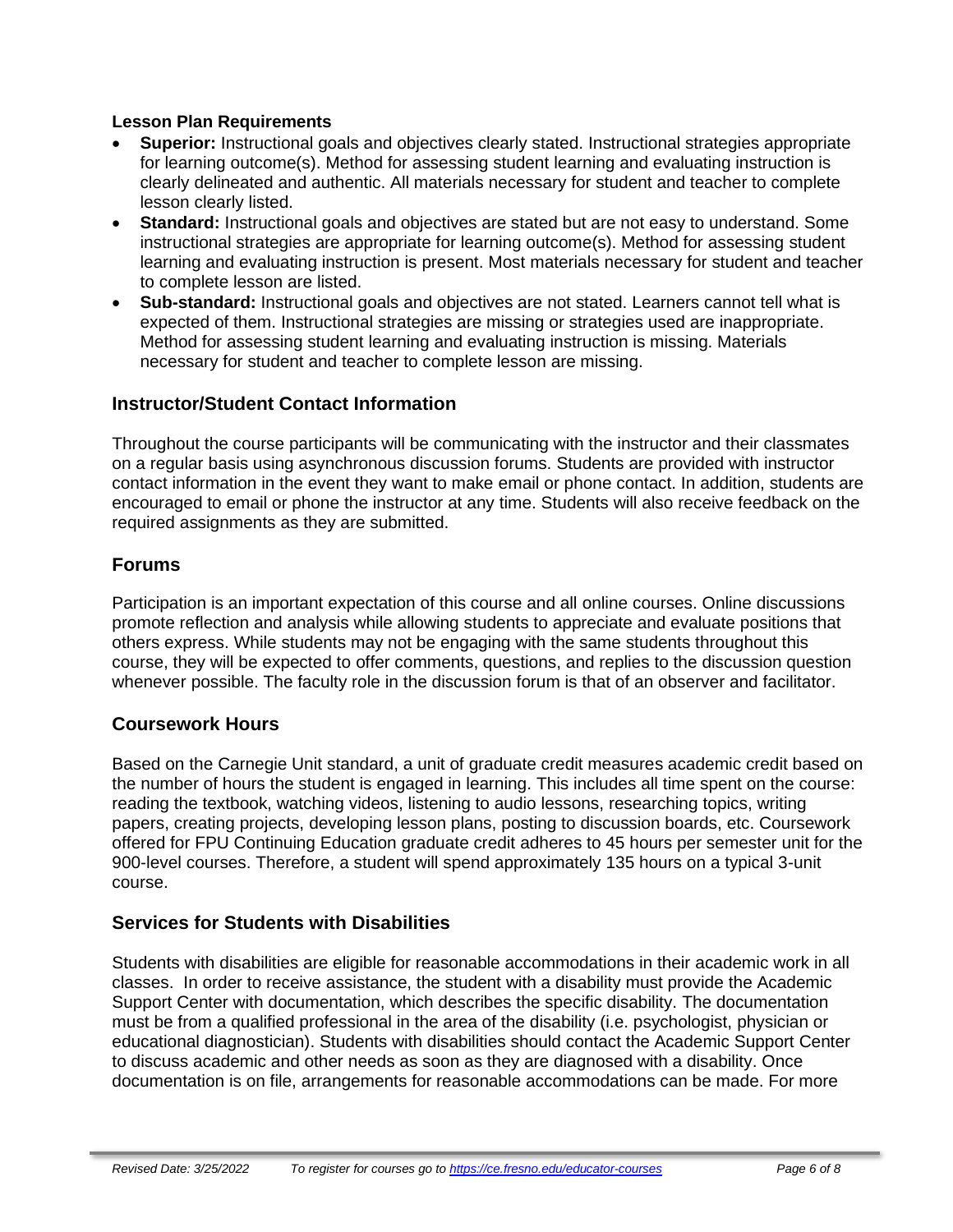information and for downloadable forms, please go to [https://www.fresno.edu/students/academic](https://www.fresno.edu/students/academic-support/services-students-disabilities)[support/services-students-disabilities.](https://www.fresno.edu/students/academic-support/services-students-disabilities)

# **Plagiarism and Academic Honesty**

All people participating in the educational process at Fresno Pacific University are expected to pursue honesty and integrity in all aspects of their academic work. Academic dishonesty, including plagiarism, will be handled per the procedures set forth in the Fresno Pacific University Catalogue and Handbook - <https://handbook.fresno.edu/graduate/academic-policies>

# **Technology Requirements**

To successfully complete the course requirements, course participants will need Internet access, can send and receive email, know how to manage simple files in a word processing program, and have a basic understanding of the Internet. Please remember that the instructor is not able to offer technical support. If you need technical support, please contact your Internet Service Provider.

**Moodle:** This course will be delivered totally online. Moodle is a learning management system that provides students access to online resources, documents, graded assignments, quizzes, discussion forums, etc. Moodle is easy to learn and has a friendly user interface. To learn more about Moodle, go to [https://docs.moodle.org/33/en/Student\\_FAQ.](https://docs.moodle.org/33/en/Student_FAQ) There are also some student tutorials on the Center for Online Learning website at Fresno Pacific University - [https://col.fresno.edu/student.](https://col.fresno.edu/student)

**Moodle Site Login and Passwords:** Students will need to have internet access to log onto [https://ce-connect.fresno.edu.](https://ce-connect.fresno.edu/) The username and password numbers for Moodle access will be sent to you by the university using the email address you submitted at the time of registration. The instructor will then contact you with a welcome communication. If you need help with your username and password recovery, please contact the Continuing Education office at (800) 372- 5505 or (559) 453-2000 during regular office hours - Mon-Fri 8:00 am to 5:00 pm. or email them at [prof.dev@fresno.edu.](mailto:prof.dev@fresno.edu)

**Getting Help with Moodle:** If you need help with Moodle, please contact the Center for Online Learning (COL), by telephone or the website. Help by phone (559) 453-3460 is available Mon-Thurs 8:00 am to 8:00 pm and on Fridays from 8:00 am to 5:00 pm, or by filling out a "Request Services" form at [https://col.fresno.edu/contact/request-services.](https://col.fresno.edu/contact/request-services) Please identify that you are with the "School = Continuing Education".

## **Final Course Grade and Transcripts**

When all work for the course has been completed, students will need to logon to the Continuing Education website [\(https://ce.fresno.edu/my-account\)](https://ce.fresno.edu/my-account) and "Request Final Grade". Once the instructor receives the requests and submits the grade online, students may log back in to view their Final Grade Report or order transcripts online. Please allow at least two weeks for the final grade to be posted. For more information, see the Continuing Education Policies and Procedures at [https://ce.fresno.edu/ce-policies-and-procedures.](https://ce.fresno.edu/ce-policies-and-procedures)

## **University Policies and Procedures**

Students are responsible for becoming familiar with the information presented in the Academic Catalog and for knowing and observing all policies and procedures related to their participation in